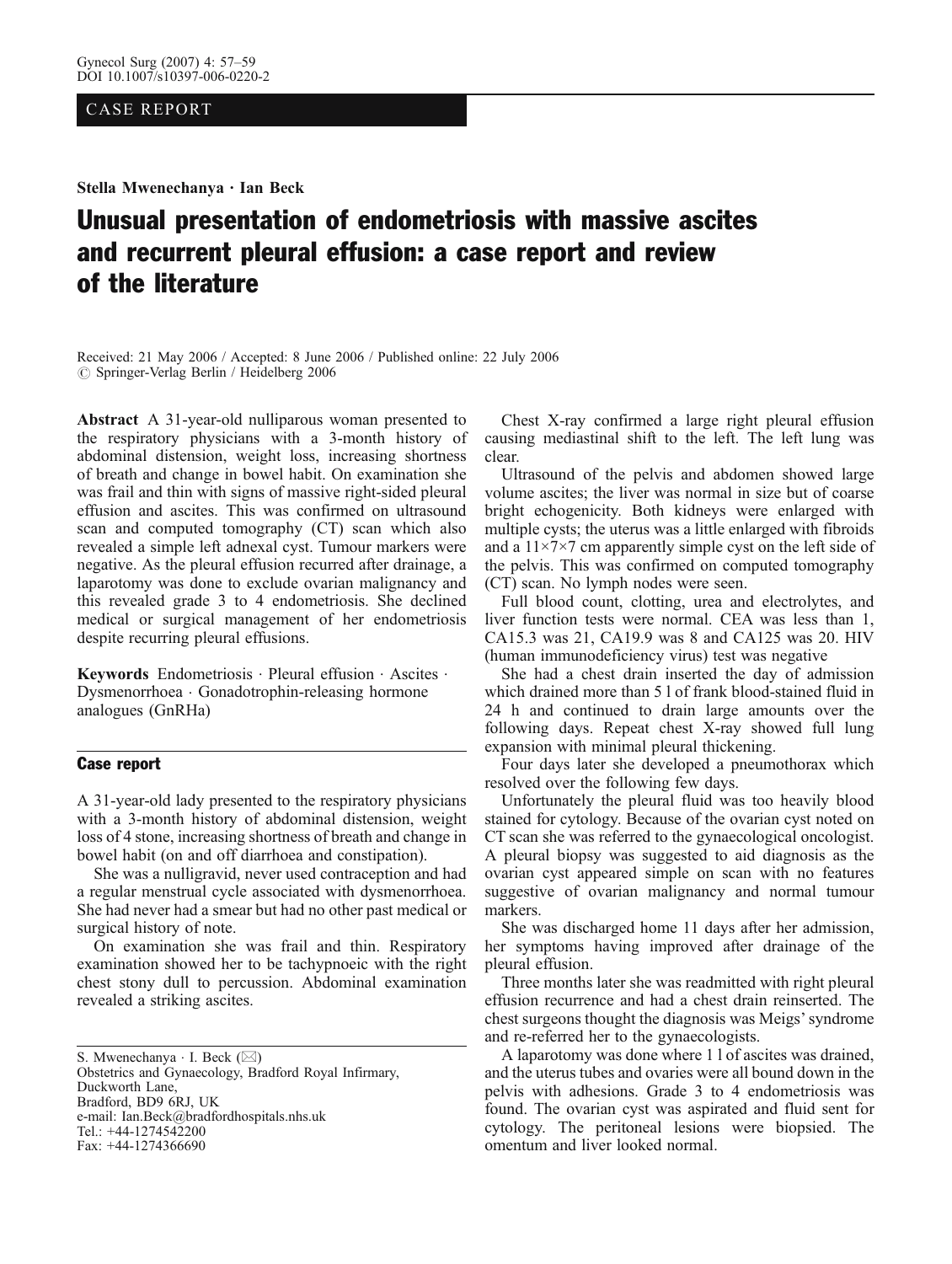Three months later the pleural effusion recurred and a long-term chest drain was inserted. A pleural biopsy was taken which showed pleural endometriosis and pleurodesis was done at the same time.

At the 2-month follow-up she was well with no evidence of pleural effusion recurrence. She declined medical or surgical management of her endometriosis.

## **Discussion**

Endometriosis is one of the common conditions seen in gynaecology clinics among women of childbearing age. It usually presents with dysmenorrhoea, pelvic pain, dyspareunia or infertility.

We have described a case of endometriosis which presented unusually with massive pleural effusion and ascites mimicking malignant disease. Ultrasound and CT findings of abnormal looking liver and kidneys with only a simple looking ovarian cyst made diagnosis of a gynaecological cause for the ascites and effusion less likely and one of advanced metastatic disease more likely.

Only at laparotomy to exclude ovarian malignancy was the diagnosis of endometriosis made and that of pleural endometriosis confirmed at pleural biopsy.

In 1954 Brews described an unusual case of ascites associated with endometriosis [\[1](#page-2-0)]. There have been 32 cases described in the English literature of endometriosis associated with ascites [\[2\]](#page-2-0). The presentation of endometriosis with both pleural effusion and ascites as in the above-described case is even rarer with only 15 cases described in the English literature. The pleural effusion is mostly right sided with a few cases having bilateral effusions [[3\]](#page-2-0).

There are two cases in the literature of endometriosis associated with pericardial effusion as well as pleural effusion and ascites  $[4, 5]$  $[4, 5]$  $[4, 5]$  $[4, 5]$ . In one case of a multiparous woman the effusions resolved after total abdominal hysterectomy and salpingo-oophorectomy (TAH and BSO) [\[5\]](#page-2-0); the other case had recurrent effusions despite pleurectomy, left oophorectomy (right ovary left in) and treatment with gonadotrophin-releasing hormone analogues (GnRHa) [[4\]](#page-2-0).

Two English abstracts from French papers have described pregnancy after treatment of endometriosis associated with ascites. One conceived with in vitro fertilization (IVF) after treatment with GnRHa. The ascites did not progress during pregnancy but recurred after delivery which was at full term [[6](#page-2-0)]. The second case had recurrent pleural effusion after stopping treatment with GnRHa and was found to be pregnant when she presented with the recurrent pleural effusion and ascites [[7\]](#page-2-0).

The cases described mainly present with a few months history of shortness of breath, abdominal distension (84%), pelvic mass (50%), dysmenorrhoea (38%), pleural effusion  $(34%)$ , weight loss  $(34%)$ , reduced appetite  $(22%)$  and change in bowel habit. All the above findings are more suggestive of malignant ovarian disease than endometriosis especially if CA125 is also elevated as was found in some of these cases [[8\]](#page-2-0).

The majority of these women are black and nulliparous and of childbearing age. Reported age ranged from 19 to 65 years (median age 29) [\[2\]](#page-2-0). Of the women described in the literature with ascites, 85% of those whose parity was recorded were nulliparous and of those whose race was reported 81% were black. The majority of the pleural effusions are right sided with a few having bilateral effusions. The ascites is usually massive with amounts ranging from 1.5 to 10 l and described as serosanguineous, sanguineous or brown.

Diagnosis is usually difficult due to the unusual presentation especially mimicking malignancy with the patients undergoing extensive investigations. These patients may therefore present to respiratory physicians, gastroenterologists or gynaecologists. The differential diagnosis includes:

- Ovarian cancer
- Meigs' syndrome
- Liver tumour or cirrhosis
- Tuberculosis
- Renal or cardiac disease
- Portal vein thrombosis

The ascites is usually an exudate [[2\]](#page-2-0) with reactive mesothelial cells found on cytology giving rise to the theory that blood from ruptured endometriotic cysts causes peritoneal irritation leading to the exudative ascites [[8](#page-2-0), [3](#page-2-0), [9](#page-2-0)–[13](#page-2-0)].

It is postulated that the pleural effusion is either due to trans-diaphragmatic transfer of ascetic fluid or leakage of the overloaded lymphatic system or even as recorded in one case [[14](#page-2-0)] through diaphragmatic perforations [\[2](#page-2-0), [4](#page-2-0), [9](#page-2-0), [13\]](#page-2-0). Why this only happens in some patients and not in others is not clear. Indeed the presence of endometriosis in the pleura of some of these patients may mean that this is a separate exudative process from pleural irritation by pleural endometriosis.

Treating these patients can be difficult as they are usually of childbearing age and nulliparous and so wish to preserve their fertility. Nearly all cases underwent diagnostic surgery in the first instance to exclude malignancy. As well as massive ascites dense pelvic adhesions are found in all cases at laparotomy.

Like all cases of endometriosis medical management with combined oral contraceptive pill, danazol, Depo-Provera [\[15\]](#page-2-0), leuprolide acetate and norethindrone acetate has been described as effective in preventing recurrences but ovarian ablation either surgically or by radiotherapy (early cases by Brews and Bernstein) has been needed for resistant cases.

Most patients are managed with GnRHa as first line [\[2](#page-2-0), [16\]](#page-2-0) but a few have recurrent ascites not responding to medical management and require bilateral oophorectomy.

The pleural effusion is usually recurrent requiring thoracotomy and pleurodesis or pleurectomy to prevent